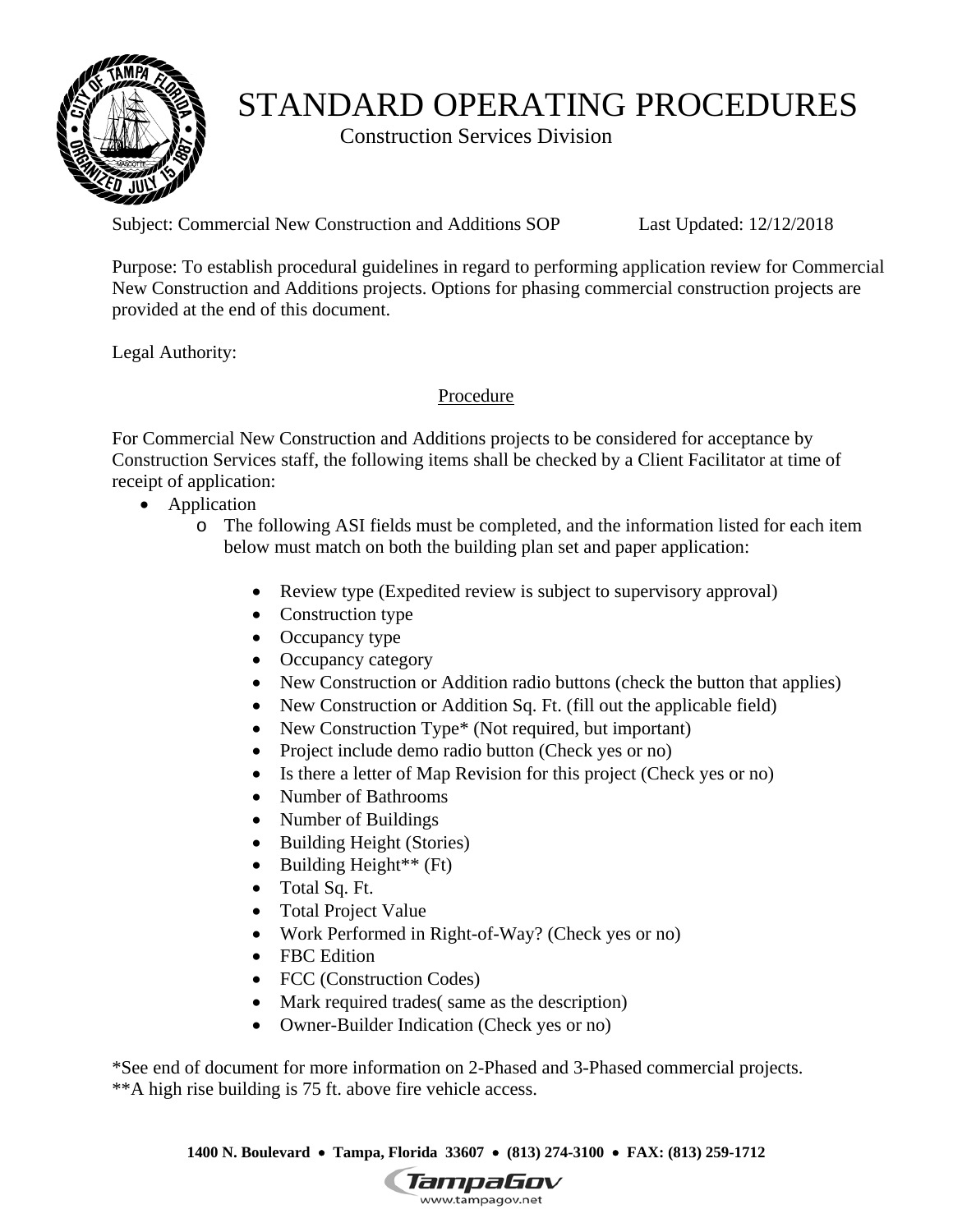- Verify the address on both the building plan set and paper application match, and check to see if the address in valid in Accela.
- Search APO for all records related to the Commercial New Construction and Additions project, including but not limited to:
	- o PD, PD-A, TRC, PLN, or phased permits.
- Full set of building plans with all correct code reference, to include but not be limited to: o Architectural, Structural, Civil, Life Safety, Mechanical, Electrical, Plumbing.
- Energy Calculations, digitally signed and sealed by an engineer with  $3<sup>rd</sup>$  party certification.
- FEMA Substantial Improvement Packet (if applicable) to include the following:
	- o Flood Information Summary, Contractor Attestation, Owner Attestation, Cost Breakdown, and Cost Breakdown Calculations.

*Note: If the project involves an addition to an existing building and the building itself is a condominium building where each unit is individually owned, then only the Flood Information Summary and Contractor Attestation pages shall be required at application.* 

- Private Provider documents (if applicable) for Private Provider Inspections, Private Provider Plan Review, or both.
- Threshold documents (if applicable) if any of the following criteria are met:
	- o The building is greater than three (3) stories or fifty (50) feet in height OR
	- o The building has an Assembly occupancy that exceeds 5,000 sq. ft. in area and has an occupant content of greater than 500 persons.

If the building qualifies as a Threshold Building, the following threshold documents must be submitted at time of application:

- o A signed statement by the property owner identifying the general contractor and "Special Inspector."
- o A statement on all signed and sealed plans that, to the best of the architect's or engineer's knowledge, the plans and specifications comply with the minimum building codes.
- reviewed and approved by the Special Inspector. o Structural Inspection plans prepared by and signed by the engineer or architect of record,
- o Shoring and reshoring procedures, plans, and details, reviewed, approved, and signed by a Special Inspector.

*Note: Townhouses that have 4th floor access to a roof deck could be considered a Threshold Building.* 

 **1400 N. Boulevard Tampa, Florida 33607 (813) 274-3100 FAX: (813) 259-1712** 

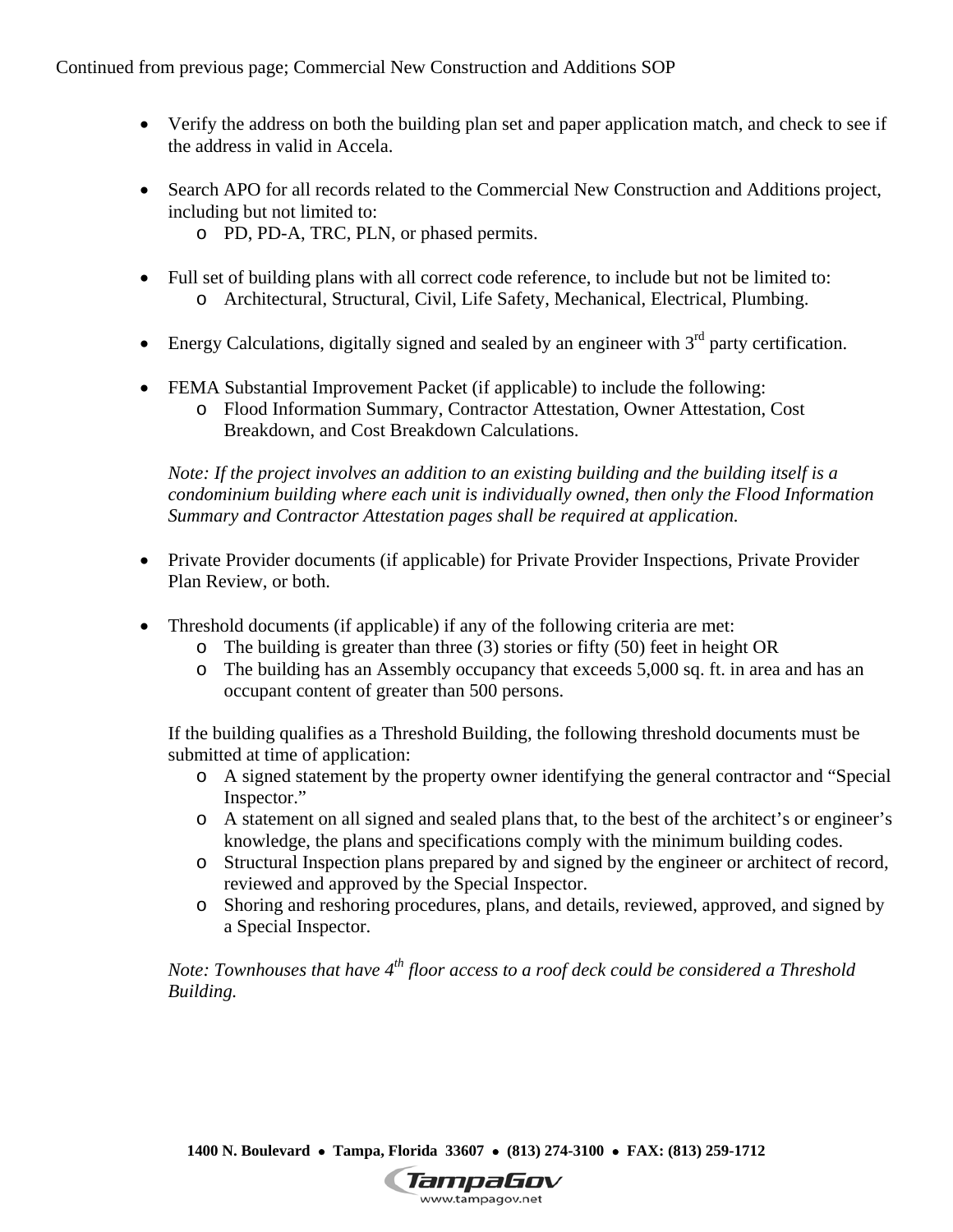## **Options for Phasing Commercial Construction Projects**

For commercial new construction projects which are proposed to be done in phases, the following options are available depending on whether it is a 2-Phase or 3-Phase project. Note that the term "phase" as used in the context of new construction denotes the splitting up of a project into different parts or "phases" of construction.

This should not be confused with the terms "3-phased" and "2-phased" in regard to the fee schedule. 3 phased and 2-phased in this context refer to the splitting of the fee schedules, and not the splitting of actual construction itself into various phases (site/foundation/shell/buildout).

# **2-Phase Projects (2 options for construction phasing are available):**

#### Option 1

- Site and Foundation  $(1<sup>st</sup>$  construction phase)
	- o This should be permitted under a Commercial New Construction and Additions permit.
	- o The "3-Phased Project" option should be used under the Project Details section of the ASI tab (include ALL proposed under‐roof square footage).
	- o Selecting "3-Phased Project" in the ASI tab will charge the first 1/3 of the permitting fees to this Commercial New Construction record.
- Shell and Finish  $(2<sup>nd</sup>$  construction phase)
	- o This should be permitted under a Commercial New Construction and Additions permit.
	- o The "2-Phased (Shell) Project" option should be used under the Project Details section of the ASI tab (include ALL proposed under‐roof square footage).
	- o Selecting "2-Phased (Shell) Project" in the ASI tab will charge the remaining 2/3 of the permitting fees to this Commercial New Construction record.

OR

# Option 2

- Site/ Foundation/ Shell  $(1<sup>st</sup>$  construction phase)
	- o This should be permitted under a Commercial New Construction and Additions permit.
	- o The "Complete Project" option should be used under the Project Details section of the ASI tab (include ALL proposed under‐roof square footage).
	- o All permitting fees associated with the new construction portion of the project will be charged under this Commercial New Construction record.
- Tenant Buildout  $(2<sup>nd</sup>$  construction phase)
	- o This should be permitted under a Commercial Alterations permit (include ALL proposed under‐roof square footage).
	- o All permitting fees associated with the tenant improvement/buildout portion of the project will be charged under this Commercial Alterations record.

 **1400 N. Boulevard Tampa, Florida 33607 (813) 274-3100 FAX: (813) 259-1712**